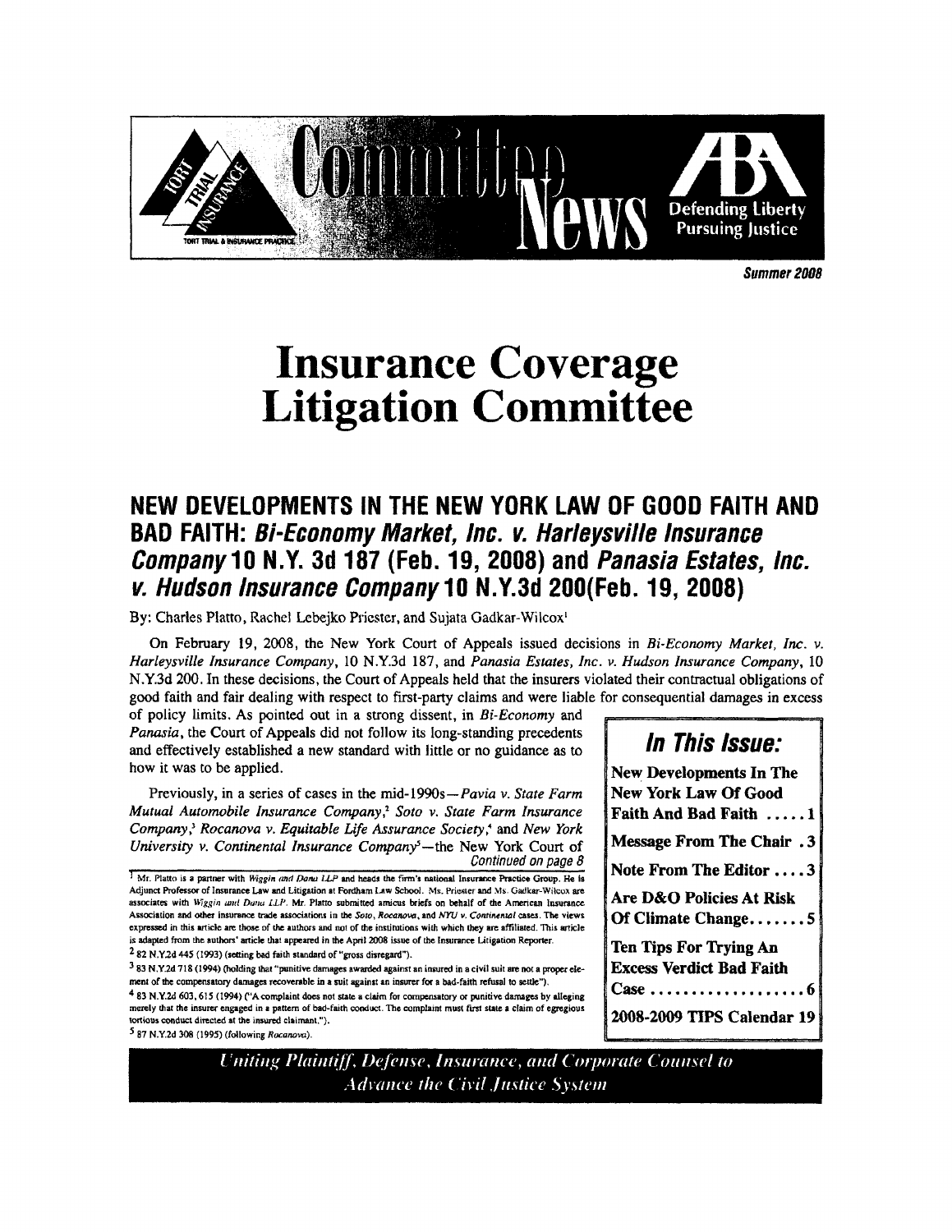# NEW DEVELOPMENTS ...continued rrom page I

Appeals set forth clear, well-defined standards for compensatory damages for bad faith in connection with thirdparry claims and for punitive damages. The principles enunciated in those decisions have been applied and followed in New York for the last decade.' New York has never had an independent tort for first-party bad faith. See, e.g., Acquista v. New York Life Insurance Company.'

Until February 19, 2008, the rules were clear. Now, it's a whole new ball game and there aren't any rules.

#### NEW YORK'S SETTLED BAD-FAITH STANDARD: PAVIA AND PROGENY

ln Pavia v. State Farm Mutual Automobile Insurance Company,82 N.Y.2d 445 (1993), the Court of Appeals held that the standard for bad faith is the insurer's "'gross disregard' of the insured's interests-that is, a deliberate or reckless failure to place on equal footing the interests of its insureds with its own interests whsn considering a settlement offer. . . . In other words, a bad-faith plaintiff must establish that the defendant insurer engaged in a pattern of behavior evincing a conscious or knowing indifference to the probability that an insured would be held personally accountable for a large judgment if a settlement offer within policy limits were not accepted." Id. at 453-54. The Pavia Court acknowledged the need to require insurers to act in the insured's best interests in light of the control an insurer has over claims against its insured, but it also reiterated New York courts' "understandable reluctance to expose insurance carriers to liability far beyond the bargained-for policy limits for conduct amounting to a mere mistake in judgment. Thus, established precedent clearly bars a 'bad faith'prosecution for conduct amounting to ordinary negligence." Id. at 453. Pavia underscored that the court must consider all of the facts and circumstances of an insurer's alleged failure to discharge its duties, and it concluded that under the facts of that case, plaintiffs had failed to make out a claim for bad faith. "That defendant could have acted more expeditiously does nof convert inattention into gross disregard for the insured's rights, particularly where, as here, there is no contention that the insurer failed to carry out an investigation, to evaluate the feasibility of settlement ... or to offer the policy limits before trial after the weakness of the insured's litigation position was clearly and fully assessed." Id. at 455.

Soto v. State Farm Insurance Company, 83 N.Y.2d 718 (1994), reiterated Pavia's "gross disregard" standard and added that punitive damages against an insured are not recoverable as compensatory damages in a subsequent bad faith action. The Soto Court based its holding on the public policy against indemnification for such conduct by the insured, "since punitive damages are not designed to compensate an injured plaintifffor the actual injury that that person may have suffered, [and] their only real purpose is to punish and deter the wrongdoer. . . . Regardless of how egregious the insurer's conduct has been [in failing to settle the case], the fact remains that any award of punitive damages that might ensue [against the insured] is still directly attributable to the insured's immoral and blameworthy behavior." 83 N.Y.2d at 724-25.

Rocanova v. Equitable Life Assurance Society, 83 N.Y.2d 603 (1994), emphasized that "[p]unitive damages are not recoverable for an ordinary breach of contract as their purpose is not to remedy private wrongs but to vindicate public rights." 83 N.Y.2d at 613. The Rocanova Court further emphasized that "the standard for awarding punitive damages in first-party insurance actions is 'a strict one' and this extraordinary remedy will be available 'only in a limited number of instances."' Id. (internal citations omitted). As Rocanova noted, to prove entitlement to punitive damages, the plaintiff must "state a claim to the effect that he was personally the victim of a cognizable tort arising out of his contractual relationship with [the insurer], and to demonstrate that the wrong to him not only rose to the level of 'such wanton dishonesty as to imply a criminal indifference to civil obligations'but was also part of <sup>a</sup> pattern of similar, publicly directed misconduct." Id. at 614 (citation omitted). Ultimately, Rocanova stands for the proposition that "[a] complaint does not state a claim for compensatory or punitive damages by alleging merely that the insurer engaged in a pattern of bad-faith conduct." Id. at 615.

<sup>6</sup> See, e.g., Smith v. Gen. Accident lns. Co., 91 N.Y.2d 648, 653 (1998) (citing and applying Pavia and Soto); Lavaud v. Country-Wide Ins. Co., 29 A.D.3d 745, 746 (2d Dept. 2006) (citing and applying Pavia's "gross disregard" standard); Redcross v. Aetna Cas. & Sur. Co., 260 A.D.2d 908, 911 (3d Dept. 1999) (same); Vecchione v. Amica Mut. Ins. Co., 274<br>A.D.2d 576, 576 (2d Dept. 2000) (citing and app regard" standard and Rocanova standard for punitive damages); Bettan v. Geico Gen. Ins. Co., 296 A.D.2d 469, 470 (2d Dept. 2002) (citing and applying Rocanova and NYU).  $^7$  285 A.D.2d 73, 81 (1st Dep't 2001) ("We are unwilling to adopt the widely accepted tort cause of action for 'bad faith' in the context of a first-party claim, because we recognize that to do so would constitute an extreme change in the law of this State. Essentially, we accept the more conservative approach adopted by the minority of jurisdictions that the duties and obligations of the parties to an insurance policy are contractual rather than fiduciary.") (internal alteration, quotation, and citation omitted).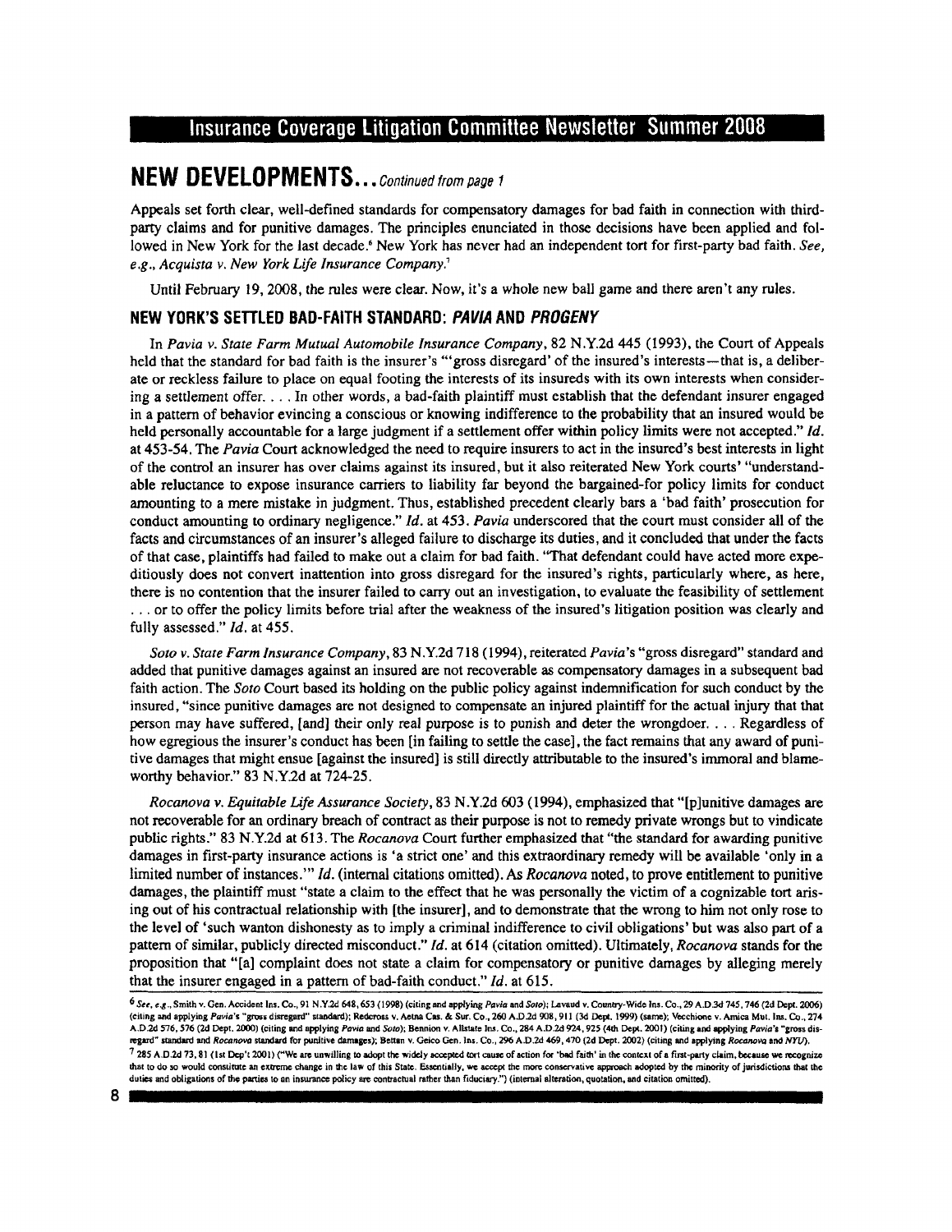New York University v. Continental Insurance Co., 87 N.Y.2d 308 (1995), followed Rocanova and underscored the high burden for showing entitlement to punitive damages:

To the extent that plaintiff alleges that defendants engaged in a "sham" investigation to perpetuate their allegedly fraudulent scheme [to deny insurance benefits], those allegations merely evidence plaintiff's dissatisfaction with defendants' performance of the contract obligations. Indeed, plaintiff conceded that defendants conducted an investigation, but argues that it provided an inadequate basis for defendants to deny plaintiff's claim. That allegation does not state a tort claim, it merely raiscs a qucstion for the fact finder determining the breach of contract claim.

#### 87 N.Y2d at 319.

In 2001, the First Department issued its decision in Acquista v. New York Life Insurance Company, 285 A.D.2d 73 (2001), where the court recognized that allowing a first-party tort claim for bad faith "would constitute an extreme change in the law of this State." Id, at 81. Nevertheless, the Acquista Court, apparently troubled by the allegations that the insurer "undertook a conscious campaign calculated to delay and avoid payment on [its insured's] claims, while having determined at the outset that it would deny coverage," id. at 78, concluded that "some sort of remedy" for "dilatory tactics by insurance companies seeking to delay and avoid payment of prop er claims" was needed. Id. at 81. The Acquista Court then claimed to find a middle ground, holding that "while plaintiff's cause of action alleging bad faith conduct on the part of the insurer cannot stand as a distinct tort cause of action, we conclude that allegations may be employed io interpose a claim for consequential damages beyond the limits of the policy for the claimed breach of contract." Id. at 82. Although Acquista claimed it was not allowing a first-party bad faith claim, it nevertheless decided to allow a breach of contract claim to seek damages above the policy limits under a "consequential damages" rubric. Despitc Acquista's facially cautious language, it appeared to conflict directly with the precedent set by the Court of Appeals, and several courts have rejected Acquista. See, e.g., Paterra v. Nationwide Mutual Fire Insurance Company, 38 A.D.3d 511 (2d Dep't 2007) ("The plaintiffs' claim predicated on the breach of the implied covenant of good faith is duplicative of the breach of contract claim. Since there is no separate tort for bad faith refusal to comply with an insurance contract, this claim should have been dismissed. . . . Contrary to the plaintiffs' contentions, they do not have a claim for consequential damages beyond the limits of the policy for the claimed breach of contract.") (citing, inter alia, NYU); see also, 1 Ostrager & Newman, Handbook on Insurance Coverage Disputes  $\S 12$ .;12[a] (13th ed. 2006) ("A number of New York courts have rejected the reasoning in Acquista, finding that it conflicts with the holdings of [NYU] and  $[Rocanova]$ .") (collecting cases). $^*$ 

#### NEW YORK'S NEW APPROACH: BI-ECONOMY AND PANASIA

In February 2008, over vigorous dissents, the Court of Appeals issued companion decisions in  $Bi-Econom$ Market, Inc. v. Harleysville Insurance Company and Panasia Estates, Inc. v. Hudson Insurance Company, concluding that a first-parry claim against an insurer for breach of contract could give rise to a claim for consequential damages against the insurer in excess of the policy limits. 8i-Economy involved a claim under a commercial property insurance contract, which included 12 months' business interruption insurance, where the property was to be restored "with reasonable speed and similar quality." Slip Op. at 3. The market's premises "suffered a major fire" which involved losses to the inventory and the building. The insurer refused to pay the entire claim submitted as "actual damages"; after more than a year, altemate dispute resolution resulted in a large additional award. The market never resumed operafions and sued the insurer, claiming bad faith claims handling, tortious interference with business relations, and breach of contract, and seeking "consequential damages for'the complete demise of its business operation.""  $Id$ . The insured's theory was that the insurer

improperly delayed payment for its building and contents damage and failed to timely pay the full amount of its lost business income claim. Bi-Economy fuither alleged that, as a result of Harleysville's breach of contract, its business collapsed, and that liability for such eonsequential damages was reasonably foreseeable and contemplated by the parties at the time of contracting.

<sup>8</sup> Lower courts within the First Department struggled to reconcile Acquista with Rocanova. E.g., Weisel v. Provident Life & Cas. Ins. Co., 11 Misc. 3d 1062(A) (Sup. Ct. N.Y. Co. Feb. 14, 2006) (dismissing claim for consequential damages for emotional distress due to insurer's alleged breach of its obligations because "Acquista only clarifies that consequential damages are available under a contract theory. Thus, plaintiff cannot recover damages generally reserved for torts (e.g., emotional distress) as consequential contract damages.") (citing Wehringer v. Standard Sec. Home Ins., 57 N.Y.2d 757 (1982); Rocanova; NYU; and Acquista).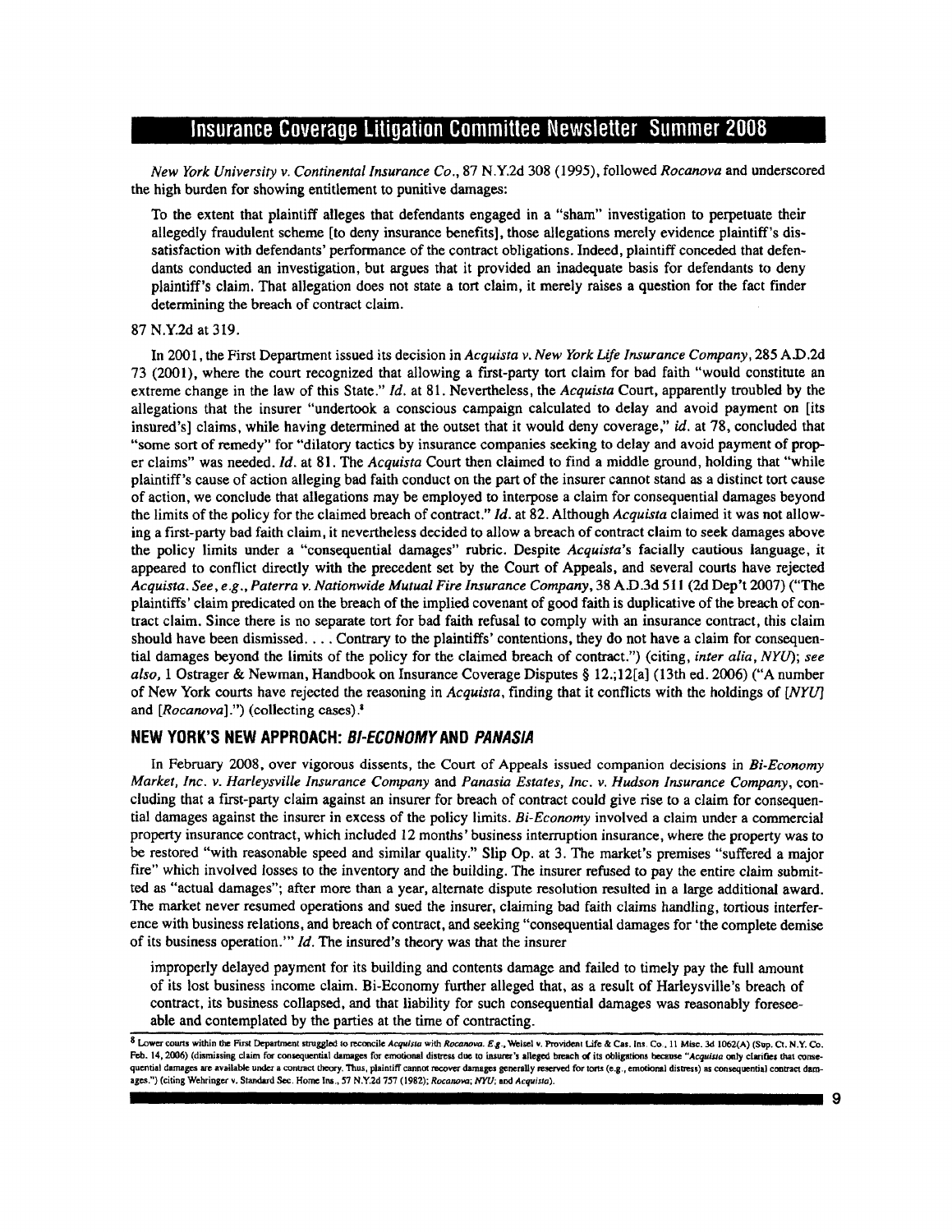/d. Notably, the policy included "several contractual provisions excluding coverage for 'consequential loss."' Id. at 4. The Fourth Department entered summary judgment for the insurer on the grounds that consequential damages were not recoverable. 37 A.D.3d I184 (4th Dep't 2007).

The Court of Appeals reversed the entry of judgment for Harleysville, concluding that the insured could, through its breach of contract claim, seek "damages for the collapse of its business resulting from a failure to fulfill [the insurer's] obligations under the contract of insurance." Slip Op. at 4. Using a breach of contract analysis, the court held that the insured could recover damages "which are the natural and probable consequence of the breach," including, "in limited circumstances," consequential damages. *Id.* at 4-5. The Court noted that consequential damages were recoverable only if "reasonably contemplated by the parties," id. at 5, which requires an examination of the nature and purpose of the particular contract. "In the present case . . . the purpose of the agreement—what the insured planned to do with its payment—was at the very core of the contract itself." Id. at 6. The  $Bi-Economy Court distinguished$  punitive damages from the consequential damages at issue here,  $id$ ., and based its holding on the implied covenant of good faith and fair dealing. See id. at  $7$  ("As in all contracts, implicit in contracts of insurance is a covenant of good faith and fair dealing, such that 'a reasonable insured would understand that the insurer promises to investigate in good faith and pay covered claims."") (citing  $NYU$ ).

Having concluded that consequential damages could be sought in "limited circumstances" the court emphasized that the Bi-Economy policy involved business intemrption coverage:

The purpose served by business interruption coverage cannot be clearer—to ensure that Bi-Economy had the financial support necessary to sustain its busincss operation in the event disaster occurred. . . . Accordingly, limiting an insured's damages to the amount of the policy, i.e., money which would have been paid by the insurer in the fnst place, plus intercst, does not place the insured in the position it would have been had the contract been performed. . . . . Thus, the very purpose of business intemrption coverage would have made Harleysville aware that if it breached its obligations under the contract to investigate in good faith and pay covered claims it would have to respond in damages to Bi-Economy for the loss of its business as a result of the breach.

Id. at 8-9 (citations omitted). The court also noted that "this insurance included an additional performance-based component: the insurer agreed to evaluate a claim, and to do so honestly, adequately, and-most importantlypromptly." Id. at lO. The court disregarded the contractual exclusions for "consequential loss" on the basis that those related to damages caused by a third-party, not damages related to the insurer's conduct ("consequential damages").<sup>9</sup>

*Panasia*, decided on the same day as  $Bi-Economy$ , involved commercial property insurance without business interruption insurance. The property at issue was damaged while it was undergoing renovation. According to the insured, insurer Hudson "failed to investigate or adjust the claim until several weeks later. Hudson then denied the claim three months after that, stating that Panasia's loss was the result of repeated water infiltration ovcr time and wear and tear rather than from a risk covered under the builder's risk policy provision." Slip Op. at 2. Panasia filed suit, alleging that the insurer breached its contract by failing to properly investigate and to pay for the loss, and sought direct and consequential damages from the breach. Id.

Relying on Acquista, the First Department allowed Panasia to state a claim for consequential damages, 39 A.D.3d 343 (lst Dep't 2007), and the Court of Appeals, on the basis of its Bi-Economy ruling, held that consequential damages may be recoverable "so long as the damages were 'within the contemplation of the parties as the probable result of the breach at the time of or prior to contracting." Slip Op. at 3 (quoting Bi-Economy). The court then remanded Panasia so that the Supreme Court could "consider whether the specific damages sought by Panasia were foreseeable damages as the result of Hudson's breach." Id. at 4.

A strong, comprehensive dissent was filed in Bi-Economy, and the dissenting opinion was appended in full to Panasia. The dissenters argued that the majority effectively abandoned the rule set forth by Rocanova and NYU that punitive darnages were not recoverable absent "egregious tortious conduct" against the insured and the general public. Bi-Econonry, slip op. at dissent I (Smith, J., dissenting op,). The dissent argued that

<sup>9</sup> It is not clear on what basis the court so held, as the court neither provided the tanguage of the relevant exclusions nor cited to any authority for its discussion.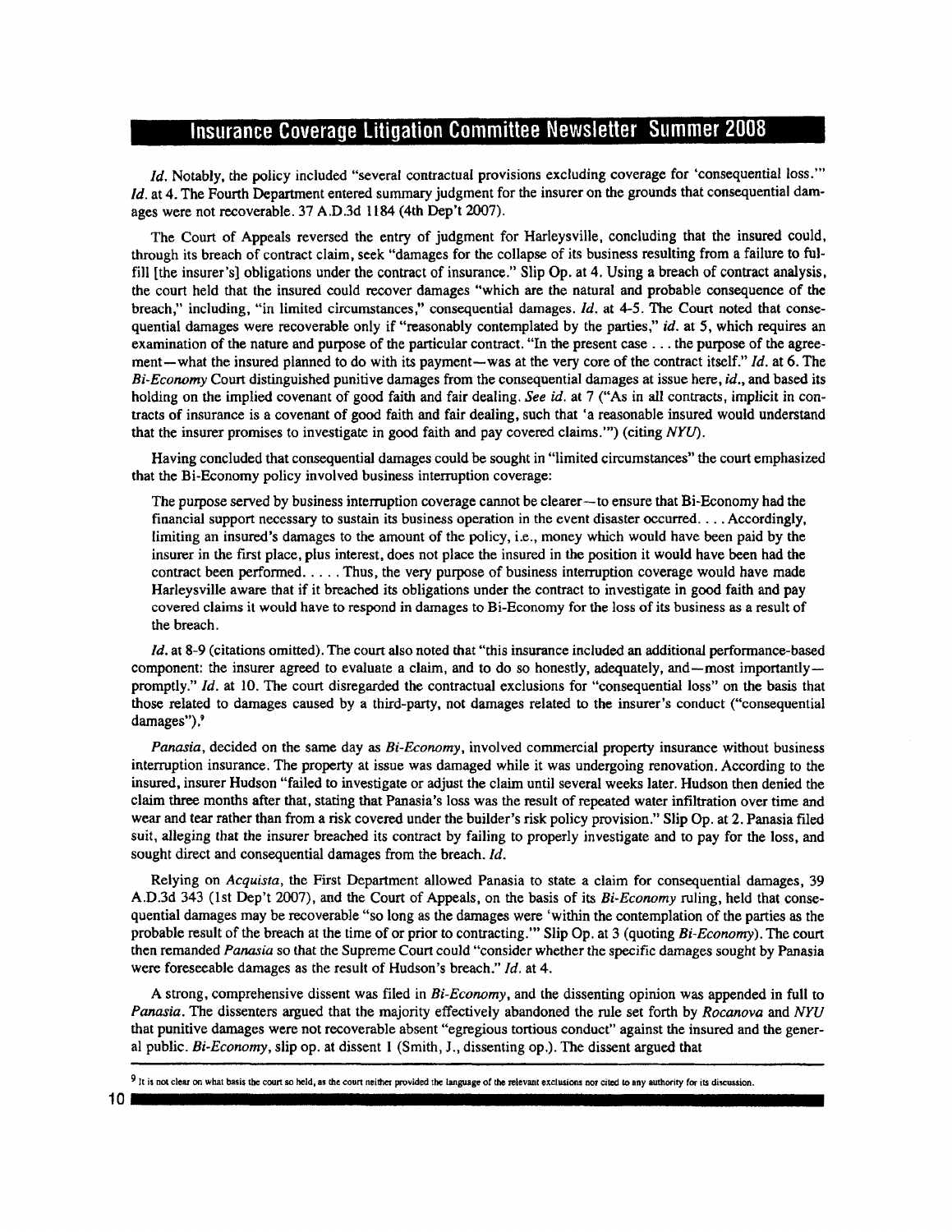The "consequential" damages authorized by the majority, though remedial in form, are obviously punitive in fact. They are not triggered, as true consequential damages are, simply by a breach of contract, but only by a breach committed in bad faith. The majority never explains why this should be true, but the explanation is self-evident: the purpose of the damages the majority authorizes can only be to punish wrongdoers and deter future wrongdoing. They have nothing to do with consequential damages, or with the covenant of good faith and fair dealing, as those terms are ordinarily understood. . .

. . .In insurance contracts or other contracts for payment of money, the parties have already told us what damages they contemplatcd; in the case of insurance, it is payment egual to the losses covered by the policy, up to the policy limits.

Id. at 3. The dissent further argued that the majority misused the implied covenant of good faith: "this is the first time, as far as I know, that we have relied on that implied covenant to condemn the bad faith breach of an express promise." Id. at 5. The dissent noted that although the Bi-Economy majority appeared to rely in part on the purpose of business interruption insurance, that discussion was "apparently extraneous to its holding [because] [t]he Panasia case involves no business interruption coverage."  $Id$ .

#### IMPLIGATIONS OF THE COURT'S DECISIONS

Until Bi-Economy and Panasia were decided, New York state law had a clear standard for compensatory damages for bad faith as well as for imposition of the extraordinary additional remedy of punitive damages. New York also had rejected a tort cause of action for first-party bad faith claims. Now, the Court has issued opinions which establish what appears to be a very new and different test without adequate explanation. The dissent states that the majority have ignored Rocanova and NYU. While that may be true, what is also true, and perhaps of even greater concern, is what the majority really has done: it has ignored Pavia and Soto. Although the dissent suggests that punitive damages are now replaced by consequential damages, we hope the decision does not actually go so far. Consequential damages should be viewed as compensatory, requiring a sbowing of direct harm and actual damr ages. Therefore, we do not think the punitive rule is abolished. Our concern is that the bad faith rule is expanded without standards or limits.

Neither Bi-Economy nor Panasia discuss the "gross disregard" standard for bad faith liability and damages in excess of policy limits set forth in Pavia. Instead, the court elevates one aspect of an insurance contract, the implied covenant of good faith and fair dealing, over another aspect the policy limits for which the parties contracted. What the decisions appear to do is to hold that the flip side of good faith is bad faith, without explicitly so stating. Notably there is no discussion of what is required to show a breach of the implied covenant of good faith, or whether the "gross disregard" required for "bad faith" is applicable.

The new decisions embrace Acquista at the cost of Pavia. Bi-Economy and Panasia have not only established a de facto bad faith scheme for first-party actions which, uniquely, is contract-based instead of the traditional tortbased scheme, but they pronounce no standards for satisfying entitlement to consequential damages. The majorities do not refer to the longtime standards for showing bad faith in New York that the insurer must act in "gross disregard" of the insured's interest. Contrary to Pavia, which emphasized that all insurer errors are not necessarily bad faith,<sup>10</sup> the Bi-Economy court engages in no discussion as to the bad faith standard, nor does the Panasia court set forth a test for the lower court to consider on remand. The Court of Appeals, therefore, appears to have implicitly rejected Pavia's emphasis on courts' "reluctance to expose insurance carriers to liability far beyond the bargained-for policy limits for conduct amounring to a mere mistake in judgment," id. at 453, in favor of a breach of contract analysis without regard for the policy limits.

Fundamentally, if Bi-Economy and Panasia represent the majority's attempt to establish a cause of action for first'party bad faith, we are perplexed, because the Court did not explain or acknowledge that was what it was doing. But even if the Court wanted to do so, through the Acquista back door, the court has not set forth clear standards for such a claim. The new decisions have raised more questions than they have answered. These decisions should not be a change from what has been the standard for bad faith, and if the Court intends to apply the bad faith standard to frst-party claims, it should be the standard that is tried and true in New York.

10 Specifically, the Pavia court stated: "{t]hat [the insurer] could have acted more expeditiously does not convert inattention into gross disregard for the insured's rights," Pavia, 82 N.Yld at 455